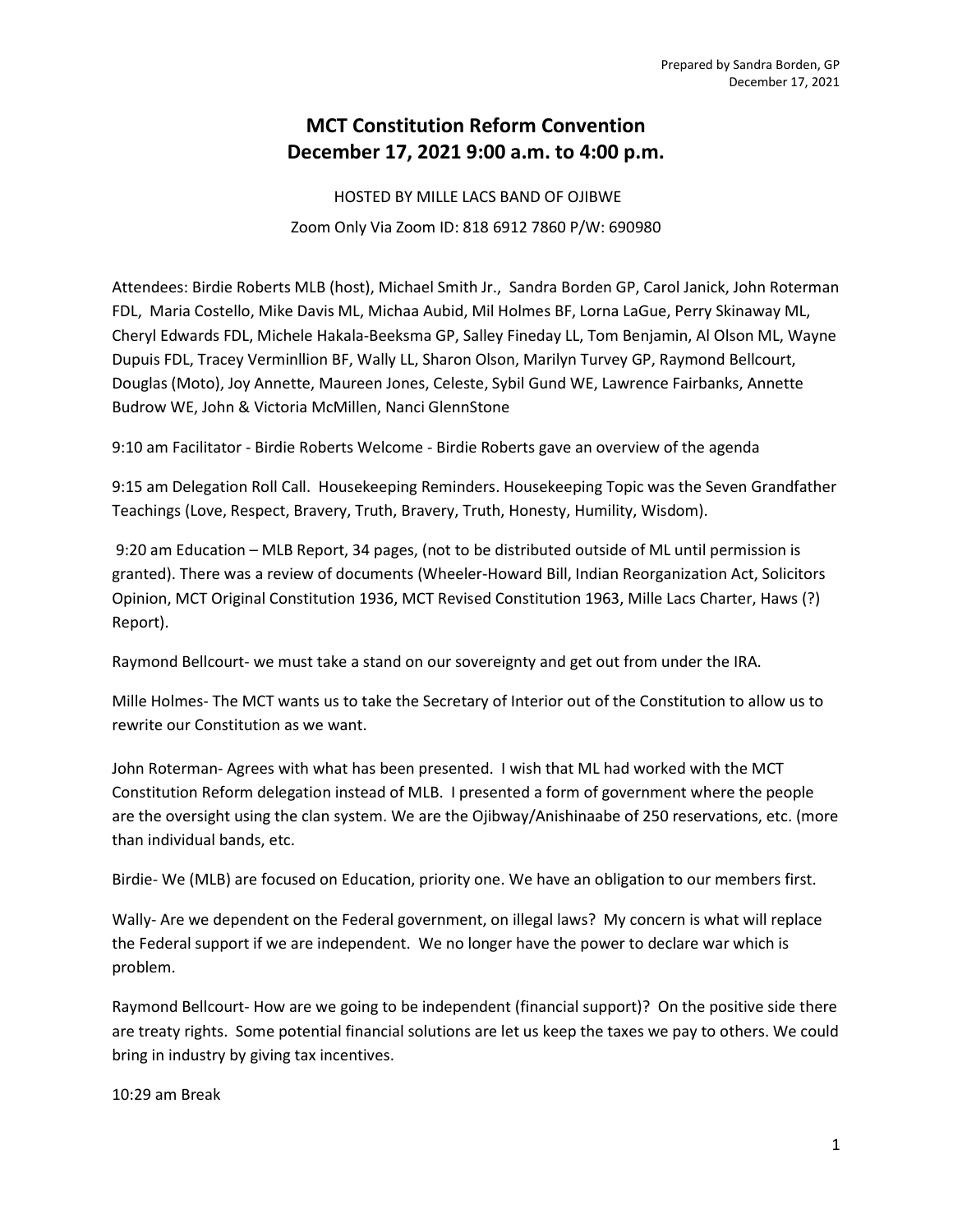10:45 am Continuation of the MLB Report. Al Olson spoke about an historic two-and-a-half day meeting in Hayward WI which used an interpreter for the dialog on IRA and the Wheeler-Howard Bill and which presented a lot of smoke and mirrors, sales pitch. The document was signed off without much input.

Michaa Aubid- 1934, the US Gov't came out to Rice Lake/Sandy Lake. Rice Lake was removed from 1934 to 1940.

Ray Bellcourt- US Constitution- He read from a paper that he wrote. Indians are excluded from the United States because they are not taxed (1886). The 14<sup>th</sup> amendment also excludes Indians who are not taxed. We are totally sovereign.

Sally Fineday- according to Ray's paper, there is no reason to vote in state and federal election.

Birdie did a review of the IRA- Looked at 5 provisions: 6 & 7 land, 16 & 17 common welfare, Section 19 who is an Indian [(1)Indian descent under Federal jurisdiction June 18, 1934, (2) June 1, 1934 who were descendants and live on a reservation, and (3) all Indians who had ½ blood). Adult equals 21 years.

Birdie- Solicitors Opinion on IRA – It is Administrative in what its intent is.

Raymond- We voted on the MCT Charter, but we were never given the opportunity to vote it out. The MCT is a financial institution, clearing house for funding.

The MCT is the only organization of its kind in the US.

Michaa Aubid- We all owned it all (MCT) together. Red Lake broke away 1924. In 1934 only 20% of our people spoke English; the people voted to be together. The MCT is a position of strength.

11:45 am Lunch

12:45 pm Continuation of MLB Report

Al Olson discussed the Nelson Act and the members roll. The 1964 Revised Constitution referenced the wording of the Nelson Act. The original IRA or Constitution does not reference the  $\frac{1}{4}$  blood.

Sally Fineday: I am going to ask our citizens if we should draft an ordinance to get rid of the BQ.

Birdie: Conclusion of MLB Report. Protect sovereignty. Goal to be 100% sufficient. MCT is not a tribe, but an organization. Eliminate the MCT Constitution and create MLB constitution. MLB should participate informally with the MCT Constitution Reform. Disagree with all statements related with the Referendum on Enrollment, waiting on voice of the MLB citizen. We are 100% behind an alliance created under our own tradition. Get out from under US Law.

Michaa Aubid- 1985 the MLB asked Congress to be break off from MCT and allow Sandy Lake to replace MLB. Our charge is to write a new Constitution. We need to work together to form a new document.

 Sally Fineday LL- We at Leech Lake have decided that Leach Lake should decide their membership. Let's look at Ray's and John's organization recommendations over the next six months.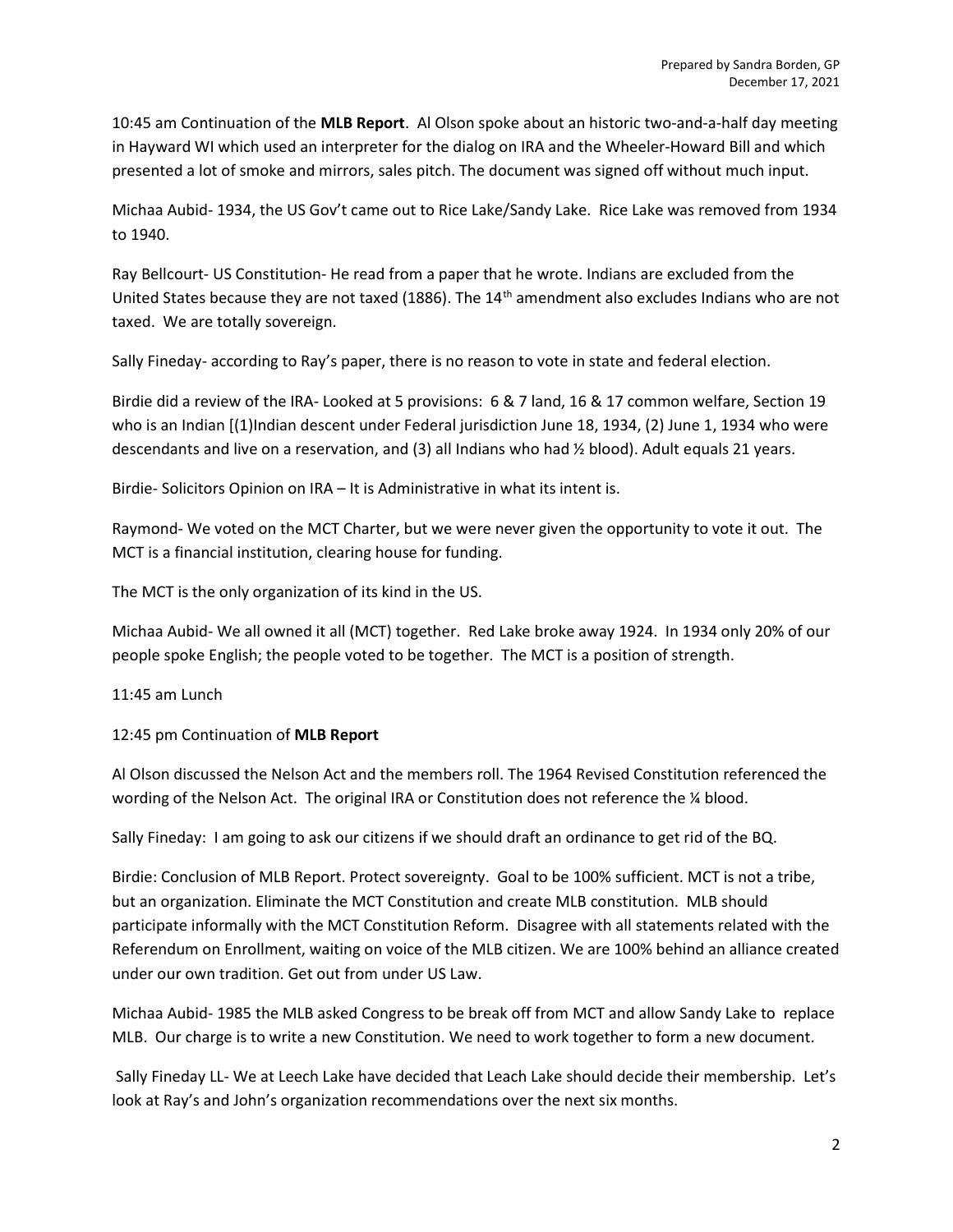Birdie- Wants 3 months pause to allow communication with MLB.

Michaa Aubid- We should increase the number of meetings; add a meeting before the MCT meeting.

Birdie- Our people work and do not have time for more meetings.

Sally Fineday LL- The TEC subcommittee should meet before the TEC meeting. All voices are welcome at our meetings.

1:20 pm Roll Call again; all bands represented.

## 1:21 pm Committee Reports

• TEC Committee All committee members spoke at the TEC Special meeting. LL voted no. Char Ellis we need to talk to our people. MLB does not want a referendum. FDL was in agreement with the referendum but we need to discuss it with the community. GP voted yes. BF left this meeting so there was no feedback from BF.

Wally- until our Constitution is revised, we are still constrained by  $\frac{1}{4}$  BQ.

Ray Bellcourt- The RBC and MCT are constrained by the Constitution, they are not elected to represent us, they were established to handle finance.

Patty Straub- Washbourn Decision- That should be our guidance.

John Roterman- People should have the oversight. We (people) should meet before the TEC. Let's get councils meeting including descendants. Need to start the Councils.

Note: TEC meeting is January 27-29 at Grand Portage

https://www.mnchippewatri

QUARTERLY TEC MEETING DATES & LOCATIONS Calendar Year 2022 Format and date(s) subject to change based on COVID-19 Pandemic Restrictions

January 27/28, 2022 – Grand Portage

April 28/29, 2022 – Bois Forte

July 11, 2022 – Fond du Lac

October 27/28, 2022 – Leech Lake

- Education-Next topic is the Rights of Nature.
- Finance Committee no report